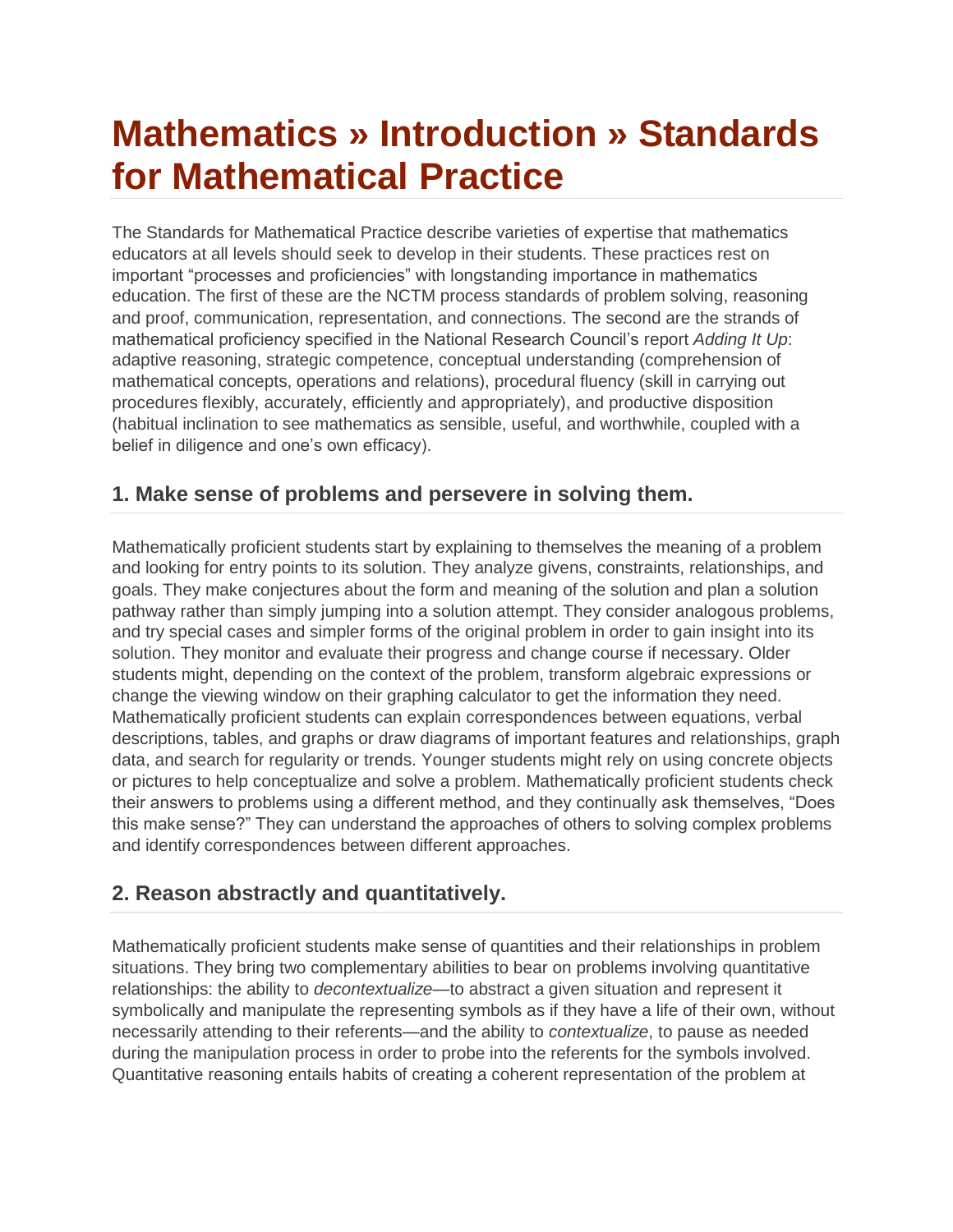hand; considering the units involved; attending to the meaning of quantities, not just how to compute them; and knowing and flexibly using different properties of operations and objects.

#### **3. Construct viable arguments and critique the reasoning of others.**

Mathematically proficient students understand and use stated assumptions, definitions, and previously established results in constructing arguments. They make conjectures and build a logical progression of statements to explore the truth of their conjectures. They are able to analyze situations by breaking them into cases, and can recognize and use counterexamples. They justify their conclusions, communicate them to others, and respond to the arguments of others. They reason inductively about data, making plausible arguments that take into account the context from which the data arose. Mathematically proficient students are also able to compare the effectiveness of two plausible arguments, distinguish correct logic or reasoning from that which is flawed, and—if there is a flaw in an argument—explain what it is. Elementary students can construct arguments using concrete referents such as objects, drawings, diagrams, and actions. Such arguments can make sense and be correct, even though they are not generalized or made formal until later grades. Later, students learn to determine domains to which an argument applies. Students at all grades can listen or read the arguments of others, decide whether they make sense, and ask useful questions to clarify or improve the arguments.

# **4. Model with mathematics.**

Mathematically proficient students can apply the mathematics they know to solve problems arising in everyday life, society, and the workplace. In early grades, this might be as simple as writing an addition equation to describe a situation. In middle grades, a student might apply proportional reasoning to plan a school event or analyze a problem in the community. By high school, a student might use geometry to solve a design problem or use a function to describe how one quantity of interest depends on another. Mathematically proficient students who can apply what they know are comfortable making assumptions and approximations to simplify a complicated situation, realizing that these may need revision later. They are able to identify important quantities in a practical situation and map their relationships using such tools as diagrams, two-way tables, graphs, flowcharts and formulas. They can analyze those relationships mathematically to draw conclusions. They routinely interpret their mathematical results in the context of the situation and reflect on whether the results make sense, possibly improving the model if it has not served its purpose.

## **5. Use appropriate tools strategically.**

Mathematically proficient students consider the available tools when solving a mathematical problem. These tools might include pencil and paper, concrete models, a ruler, a protractor, a calculator, a spreadsheet, a computer algebra system, a statistical package, or dynamic geometry software. Proficient students are sufficiently familiar with tools appropriate for their grade or course to make sound decisions about when each of these tools might be helpful, recognizing both the insight to be gained and their limitations. For example, mathematically proficient high school students analyze graphs of functions and solutions generated using a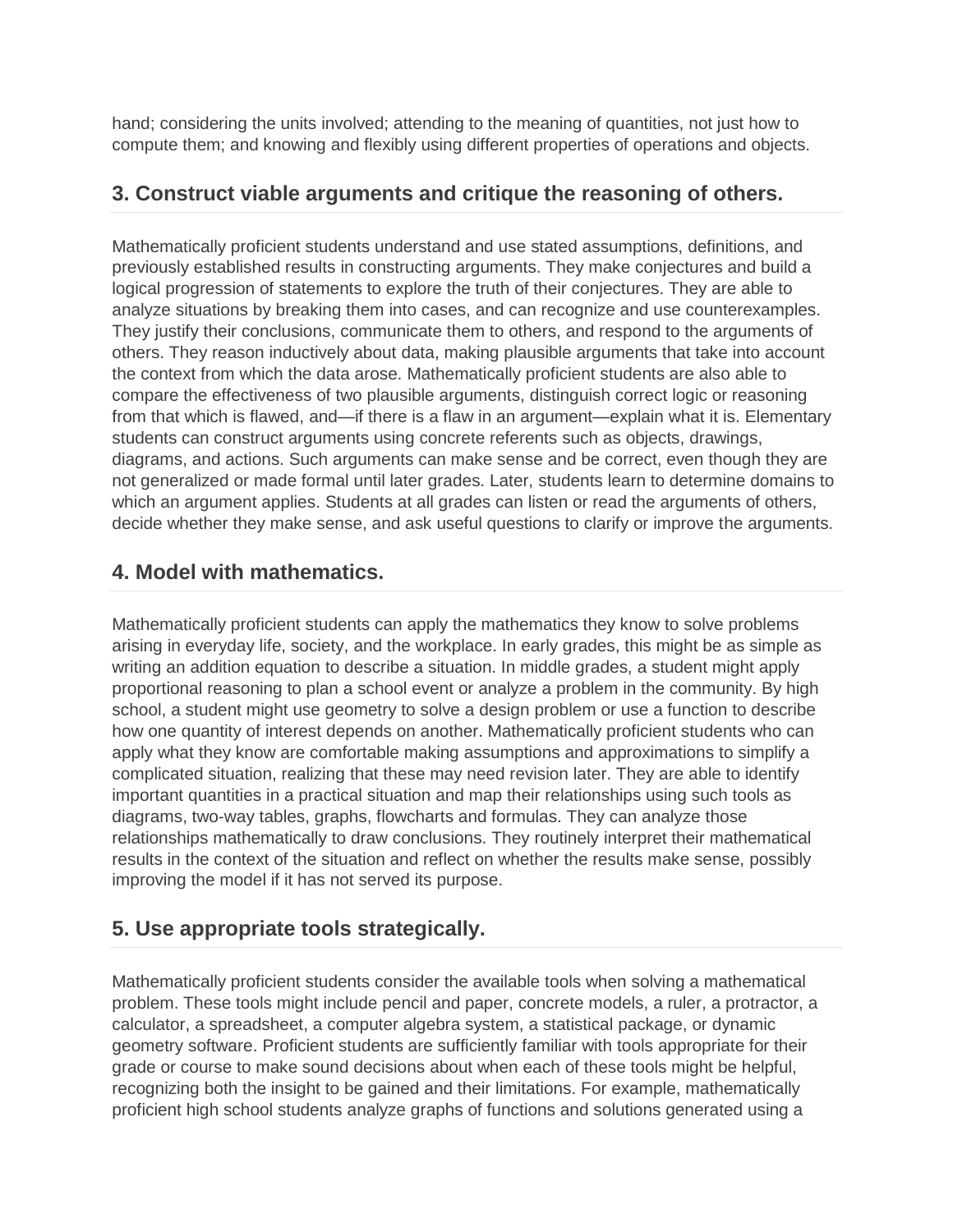graphing calculator. They detect possible errors by strategically using estimation and other mathematical knowledge. When making mathematical models, they know that technology can enable them to visualize the results of varying assumptions, explore consequences, and compare predictions with data. Mathematically proficient students at various grade levels are able to identify relevant external mathematical resources, such as digital content located on a website, and use them to pose or solve problems. They are able to use technological tools to explore and deepen their understanding of concepts.

#### **6. Attend to precision.**

Mathematically proficient students try to communicate precisely to others. They try to use clear definitions in discussion with others and in their own reasoning. They state the meaning of the symbols they choose, including using the equal sign consistently and appropriately. They are careful about specifying units of measure, and labeling axes to clarify the correspondence with quantities in a problem. They calculate accurately and efficiently, express numerical answers with a degree of precision appropriate for the problem context. In the elementary grades, students give carefully formulated explanations to each other. By the time they reach high school they have learned to examine claims and make explicit use of definitions.

#### **7. Look for and make use of structure.**

Mathematically proficient students look closely to discern a pattern or structure. Young students, for example, might notice that three and seven more is the same amount as seven and three more, or they may sort a collection of shapes according to how many sides the shapes have. Later, students will see 7  $\times$  8 equals the well remembered 7  $\times$  5 + 7  $\times$  3, in preparation for learning about the distributive property. In the expression  $x^2 + 9x + 14$ , older students can see the 14 as  $2 \times 7$  and the 9 as  $2 + 7$ . They recognize the significance of an existing line in a geometric figure and can use the strategy of drawing an auxiliary line for solving problems. They also can step back for an overview and shift perspective. They can see complicated things, such as some algebraic expressions, as single objects or as being composed of several objects. For example, they can see  $5 - 3(x - y)^2$  as 5 minus a positive number times a square and use that to realize that its value cannot be more than 5 for any real numbers *x* and *y*.

## **8. Look for and express regularity in repeated reasoning.**

Mathematically proficient students notice if calculations are repeated, and look both for general methods and for shortcuts. Upper elementary students might notice when dividing 25 by 11 that they are repeating the same calculations over and over again, and conclude they have a repeating decimal. By paying attention to the calculation of slope as they repeatedly check whether points are on the line through (1, 2) with slope 3, middle school students might abstract the equation  $(y - 2)/(x - 1) = 3$ . Noticing the regularity in the way terms cancel when expanding  $(x-1)(x+1)$ ,  $(x-1)(x^2 + x + 1)$ , and  $(x-1)(x^3 + x^2 + x + 1)$  might lead them to the general formula for the sum of a geometric series. As they work to solve a problem, mathematically proficient students maintain oversight of the process, while attending to the details. They continually evaluate the reasonableness of their intermediate results.